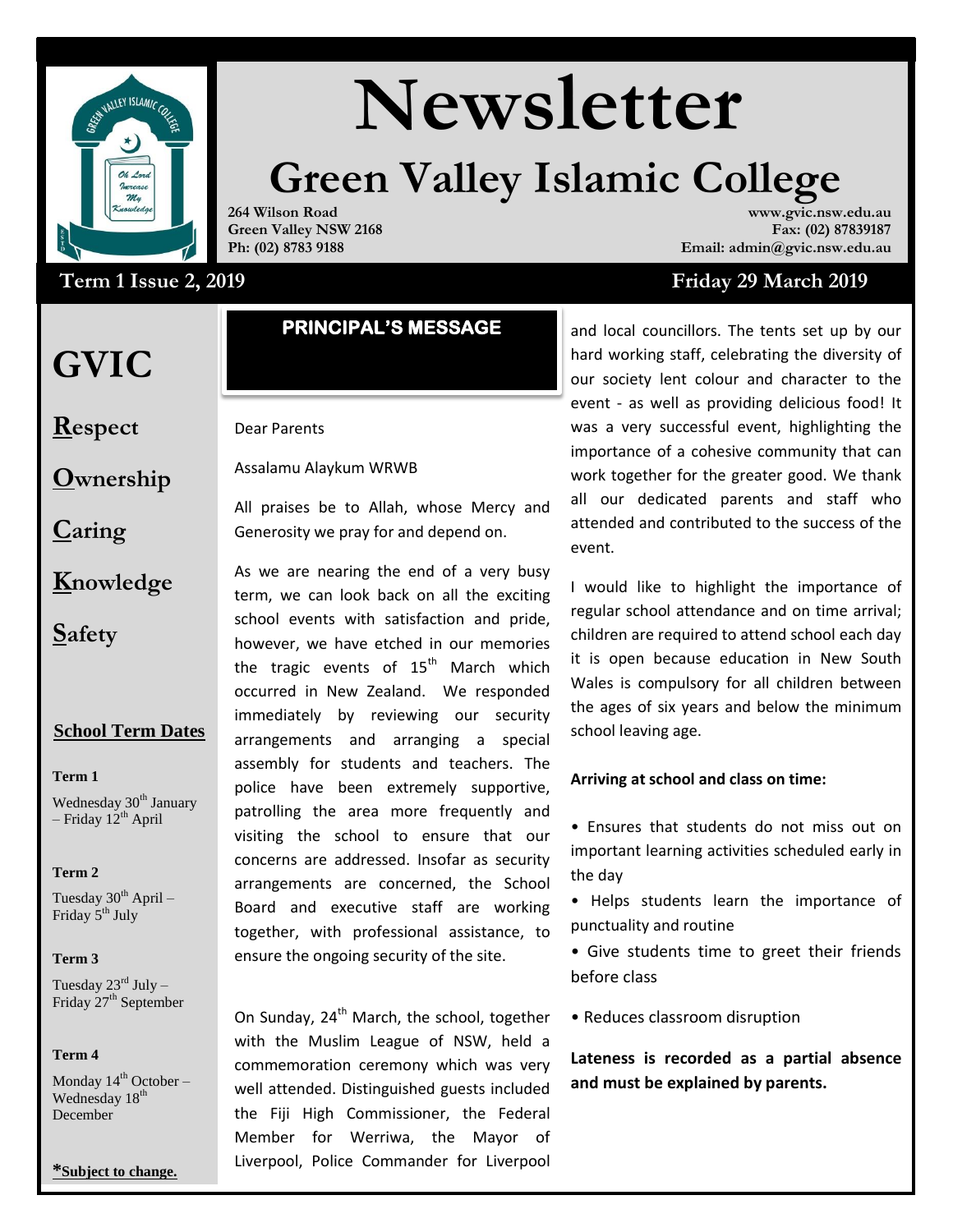At GVIC we are committed to the safety and security of our students at all times. We seek your help and cooperation in maintaining safety standards and adhering to child protection laws. Here are some ways you can be of assistance:-

- 1. In the car park
- Drive safely and politely in the school car park and when exiting the school grounds, keeping in mind that you cannot turn right onto Wilson Street
- Please do NOT leave babies or young children in your cars when dropping off school aged children, it's illegal
- Please do not park in the disabled parking bays
- 2. When entering the school
- Please allow your children to remain in the care of teachers on duty after 8 am, and ensure you've left the school grounds by 8.15 am. Do not interact with children other than your own, nor use your mobile phones to take photos of children
- Please note that adults are NOT allowed in student toilets

We look forward to your continued support and to providing quality education to our students in a safe and caring environment.

Mrs Yasmin Gamieldien

# **PRIMARY DEPUTY PRINCIPAL'S MESSAGE**

# **Primary Highlights**

#### Assalamu Alaykum

On behalf of Primary sector, I would like to thank parents for their continuous cooperation in order to enable their children to receive additional lessons in Literacy and Numeracy through the After School Support Program. In particular, Years Three and Five are having intensive sessions on Tuesdays and Thursdays to "catch-up" with any concept that needs to be reinforced.

I would also like to take this opportunity to thank those parents who are rigorously monitoring their child (ren)'s progress and regularly liaising with class teachers to find out better ways of supporting learning.

#### **ROCKS Positive Social Skills**

As part of our focus on developing students' skills in caring for others, primary participated in discussions and artworks on actions that demonstrate those skills through activities such as "Random Acts of Kindness" on the 15<sup>th</sup> of February. Recognition and acknowledgement of tasks for example, "I helped my friend when he fell down" or "I gave flowers to my grandmother," will help to promote the expected behaviour and we encourage parents to regularly engage in discussions of these actions.

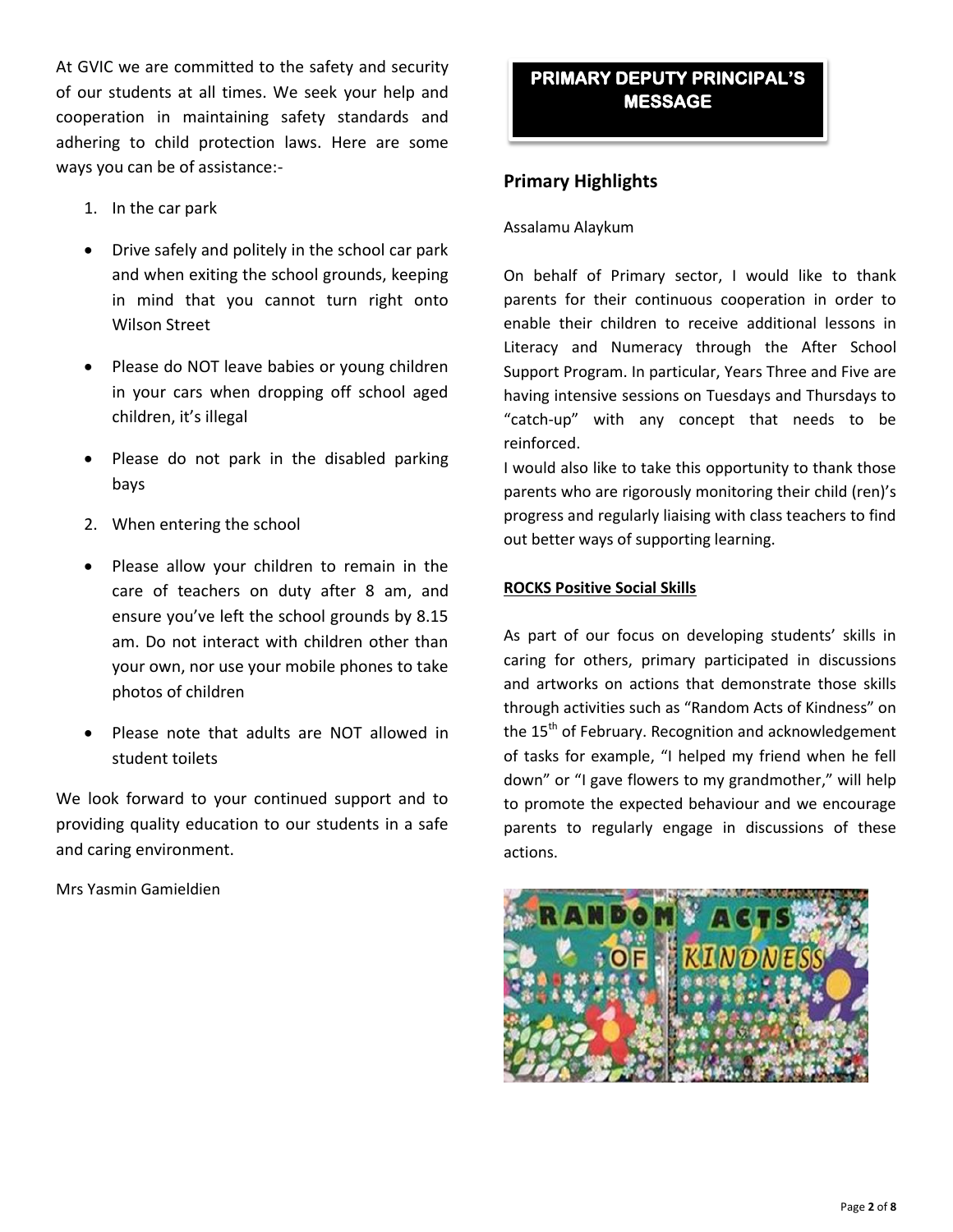

#### **Cops vs Kids Oz Tag**

Upper primary students are currently training at lunch time to prepare for a competition with the local police, to be scheduled on the  $11<sup>th</sup>$  of April, 2019. Further details regarding the competition will be provided to the parents of students involved. This event is part of the initiative organised by the Liaison Officer from the local Police Station, who also visits us annually to focus on Cyber Safety.

#### **After School Support Classes**

The afternoon classes will continue this term until the last week (Week Eleven). However, the last sessions for Years Three and Five will be in Week Two of Term Two as NAPLAN exams will commence in Week Three of Term Two. Years Two, Four and Six will have their last session for this term in Week Eleven. Please also note that there will be no afternoon classes during Ramadan in Term Two, in particular Ramadan may tentatively commence on the  $6<sup>th</sup>$  of May, and if it does, there will be no after school classes on the  $7<sup>th</sup>$  of May, 2019.

#### **Holiday Classes for Years Three and Five**

All parents are encouraged to take the opportunity to support their child's Literacy/ Numeracy development by ensuring that students participate in the holiday classes that will be held during the first week of the Term One holidays, from the  $15^{th}$  –  $18^{th}$  of April, 2019, except on Friday  $19<sup>th</sup>$  due to the Good Friday holiday. The classes will commence at 9:00 am and finish at 1:00 pm. Students will get 15 minutes recess break to refresh. **All students will benefit from this, regardless of their ability**. Please contact the Deputy Principal for further details.

#### **SRC/PBS Induction**

Highly motivated students enthusiastically presented speeches, nominating themselves for the roles of school captains and vice at the school assembly, followed by students voting for the captains as well as the vicecaptains for the girls and boys. Selected students who have been displaying exemplary behaviour were chosen as the PBS reps. SRC/PBS students were inducted for their roles through a special ceremony observed on the  $28<sup>th</sup>$  of February. Primary sector was pleased to welcome distinguished guests MP Anne Stanley and Councillor Nathan Hagarty, who along with our Principal and Chairman of the school badged the students. Congratulations to all the SRC/PBS reps and in particular, our School Captains Amir Khan and Hajar El Safadi. Our Vice Captains for 2019 are Fawzaan Shaheem and Maysa Abdul Kader.

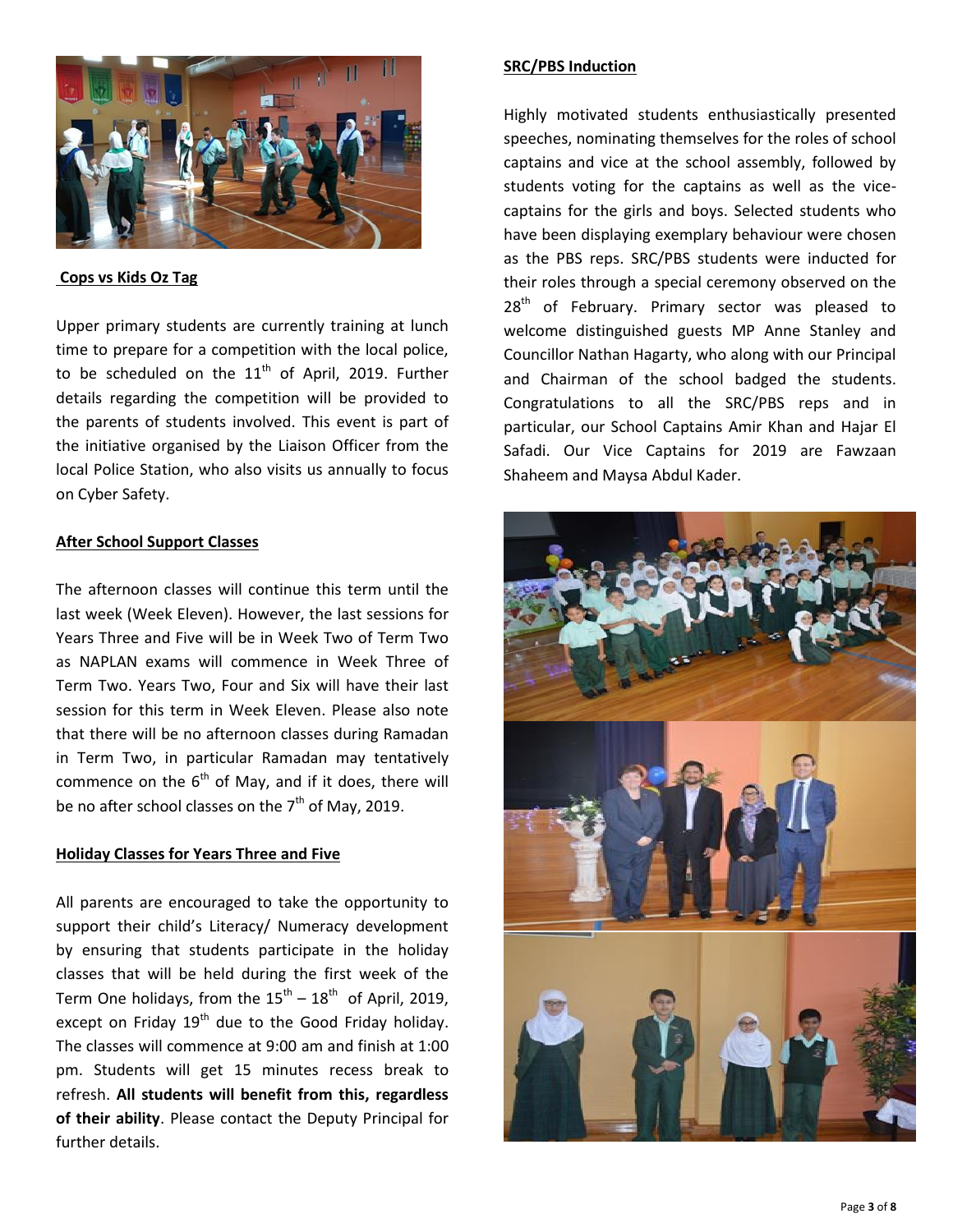#### **Primary Excursions**

Excursions are part of teaching programs and provide a different pathway for learning. Students have been proactively engaged in experiential and authentic learning opportunities provided by excursions. Recent excursions include Year Four's trip to the Big Dig Archaeology Educational Centre and the Museum of Sydney, as part of their studies about British Colonisation in History and English. Year Two have visited the Australian Museum on the  $7<sup>th</sup>$  of March to learn about the richness and diversity of Aboriginal culture. Year Five have been learning about Earth and Space, and as part of this have been developing skills in conducting scientific investigations. Year Five students have visited the Penrith Observatory at the University of Western Sydney on the  $13<sup>th</sup>$  of March, to learn about the Solar System through the use of telescopes and make observations of sun spots and solar flares.



#### **State Year Level Ranking Report**

- . View your state ranking within your year level here.
- . Select your year level and then view your ranking.

| Grade 3          |                 | <b>NSW</b><br>٠   | ٠                | Update          |                   |
|------------------|-----------------|-------------------|------------------|-----------------|-------------------|
| <b>This Year</b> |                 |                   | <b>This Week</b> |                 |                   |
| <b>RANK</b>      | <b>USERNAME</b> | PERFORMANCE SCORE | RANK             | <b>USERNAME</b> | PERFORMANCE SCORE |
| 1                | feus91935       | 16371             | 1                | vwu06300        | 2126              |
| $\ddot{2}$       | hsha24904       | 16298             | $\hat{z}$        | arishaazhar     | 1584              |
| 3                | salam75677      | 14561             | 3                | zrah12361       | 1554              |
| 4                | kiha28337       | 14315             | 4                | moh44096        | 1514              |

#### **NAPLAN**

Parents are reminded that the National Assessment Program Literacy and Numeracy (NAPLAN) for Years 3

and 5, are scheduled from the  $14<sup>th</sup>$  to the  $24<sup>th</sup>$  of May, 2019. Please ensure that students are not absent during the assessment period. Please also note that students will be completing the assessment online, except for Year Three's Writing task.

Students will benefit from regular attendance, reading daily, completing homework and using e-learning resources such as Mathletics, Literacy Pro, etc. Students are also encouraged to continue with Excel Test Zone using the same passwords that they were provided with last year. Most importantly, Year Five students need to practice completing writing assessments by typing their persuasive or narrative texts within the allocated time. For further clarification, parents are encouraged to contact the class teacher via the school office or student diary. Congratulations to Junaid Mohmand of 3B for fourth position in Excel Test Zone State Level Ranking.

# **The National Day of Action against Bullying and Harmony Day**

Teachers worked with vigour to create awareness on actions against bullying as well as Harmony Day which was celebrated on the  $19<sup>th</sup>$  of March, 2019. A special assembly which included a number of tasks such as rotational activities, scenario discussions and colourful artworks was held. A hands-on approach was undertaken by students to convey their messages to others on anti - bullying. Students also participated in a number of activities including displaying artefacts and food from different countries and assembly presentations to celebrate difference, as part of observing Harmony Day. Since studies on different cultures is part of our curriculum, we sincerely hope that we work together to teach tolerance, acceptance and respect for other cultures, and students are encouraged to demonstrate this attitude through their everyday actions.

#### **Parent-Teacher Interviews**

Primary students are completing Term One Assessments and teachers will be doing analysis in order to provide effective feedback to the parents. Parent - Teacher interviews for Primary is scheduled for Wednesday  $10^{th}$  of April from 4:00 – 6:00 pm in the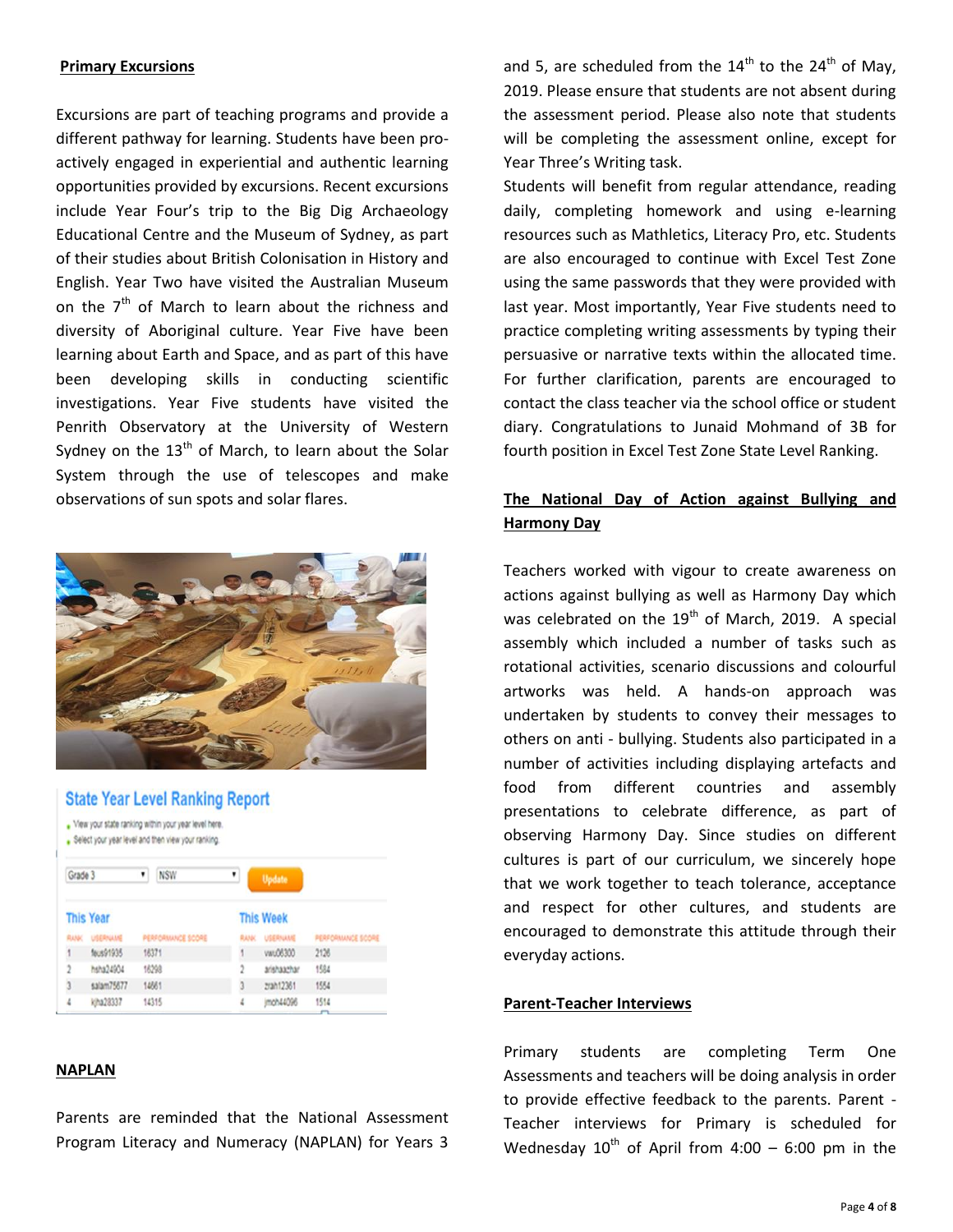school hall. These sessions not only provide an opportunity to celebrate the success of the students, it is a vital means of forming parent-teacher partnership to support students' areas of need that became evident from the recent exams. All parents are encouraged to support their children by attending these sessions and discussing ways of addressing the learning needs of their children.

The upcoming school holidays will provide ample time to "catch-up" with concepts and enable children to engage in wider reading, using public libraries for research on Term Two topics and visiting educational places such as museums to develop their general knowledge.

#### **Primary Parents' Workshop and Tutorials**

An interactive workshop that allows parents to participate in group activities via rotational groups took place on the 28<sup>th</sup> of March, 2019. The major focus of the workshop is on how to facilitate beginning readers and what constitutes a successful start to reading. Teaching sight words and comprehension is also discussed. Parents are provided with resource packs which can be used at home to replicate some of the activities undertaken in classrooms. Parents were encouraged to participate in the workshop to explore ways of helping their children at home. Upon request from some parents, the workshop also had a "Sharing Session" which provided an opportunity for selected parents to share their experiences on how they have successfully guided their children to become outstanding students.

Parents are also reminded that tutorials for parents are available on Thursdays from 3:45 – 4:30pm. These sessions are for individual parents who would like to discuss key concepts that their children are struggling with. Resources and web-links will be provided for additional support. To make a booking please contact the school office.

Mrs Samina Ali

# **ACTING DEPUTY PRINCIPAL'S** (SECONDARY) MESSAGE

Dear Parents/Guardians

#### Assalamu Alaykum

First and foremost, all praises be to Allah (SWT), the Creator and Sustainer of the universe. Education plays a significant role to design our future as a successful person in life and as a useful citizen in the society. Education reduces the challenges of life that one might face. An educated person will have more opportunities to accelerate their professional and personal growth in life.

Parents and families play an important role in supporting their child's education. Research has shown that when schools and families work together, children do better, stay in school longer, are more engaged with their school work, go to school more regularly, behave better, and have better social skills.

#### **Some important reminders from the High School**

- Roll call begins at 8:15am. Please help us eliminate late arrivals by dropping your children to school on time. Leave home early to avoid getting caught up in traffic.
- Please provide medical certificate/explanation note to the roll call teacher if your child is absent from school. The medical certificate or absence note must be submitted the next day the child is back at school.
- Students attending afterschool NAPLAN and support classes are to be picked up from school promptly.
- For the wellbeing and safety of all children, the use of body sprays such anti-perspirant aerosols are completely banned in school. Parents, please ensure that your child(ren) do not bring any sprays to school. Roll-On deodorants are only to be used in the bathrooms.
- Please organise your holiday travel outside of school term dates where possible to give children the opportunity to stay in school and maximise their learning.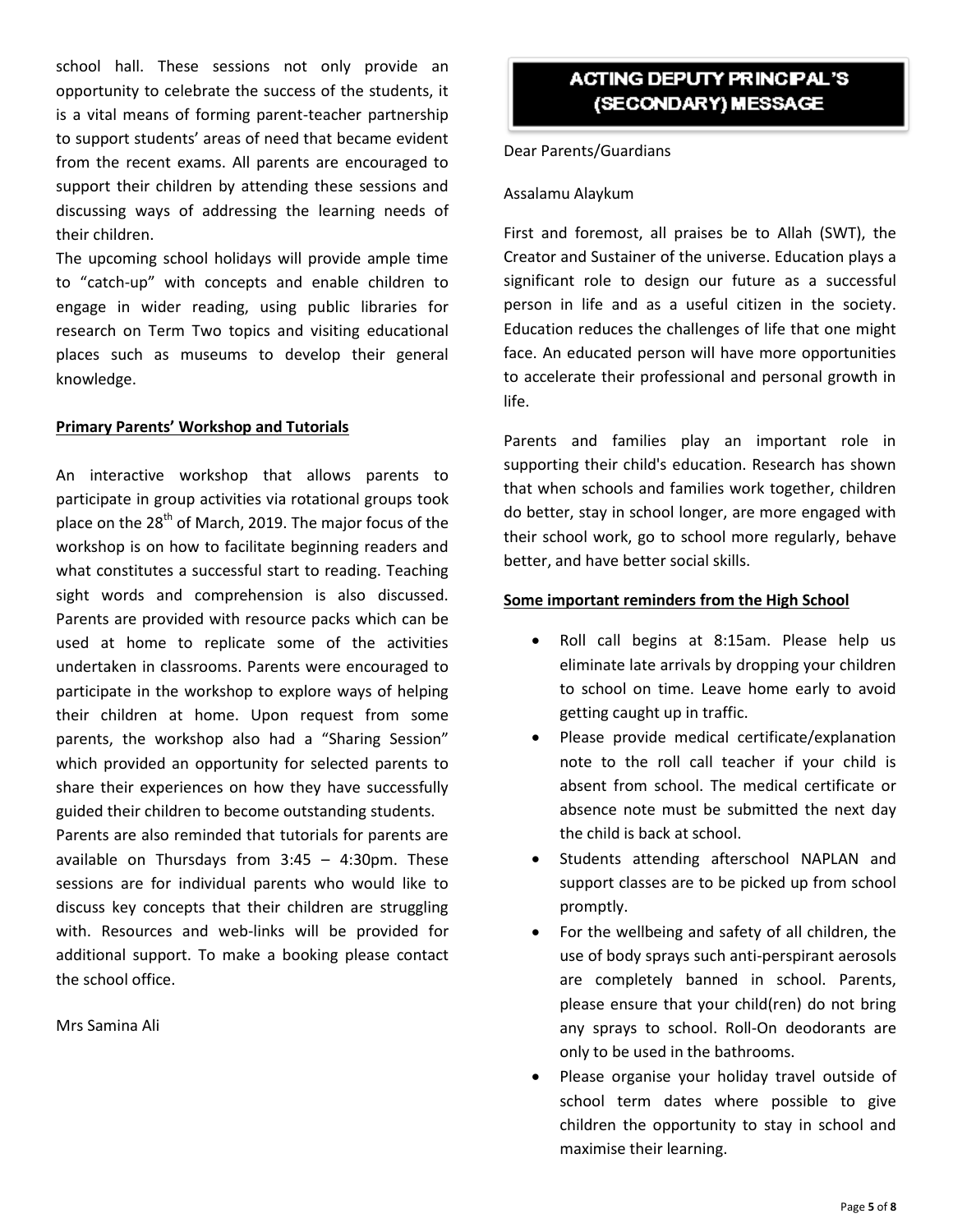#### **Support Classes**

"Today I will do what others won't, so tomorrow I can accomplish what others can't."(Jerry Rice). In pursuit of changing the quote into reality, the school offers a number of FREE before and after school classes for the benefit of our students.

- Year 7 and 9 NAPLAN classes, every Tuesday and Thursday (3:30pp – 4:30pm)
- Year 12 Standard Mathematics, every Wednesday and Thursday (7:30am – 8:25am)
- Year 12 Mathematics, every Wednesday and Friday (3:25pm – 4:00pm)
- Year 12 Biology, every Tuesday (3:25pm 4:30pm)
- Year 11 Biology starting on 12/03, every Tuesday (3:25pm – 4:30pm)

#### **School playground**

Alhamdulillah, the Muslim League of NSW with their sheer determination and diligence were able to obtain a turf area for the school so our children can have a safe play area. Lots of work has been carried out to bring it to the beautiful grassed area it is today. The school, students, teachers and parents are excited about putting this area to great use.

#### SRC Investiture Ceremony and HSC Award

Student Representative Council (SRC) investiture ceremony took place at Green Valley Islamic College on the 22nd of February 2019.The distinguished guests were Councillor Nathan Hagarty and Multicultural liaison officer from Liverpool police station, Bernadino Siry. The following students were honoured and inducted as part of the 2019 student leadership team.

School Captains: Rayyan Akhtar and Zeenat Dean

Deputy School Captains: Ertaza Arif and Shania Khan

- 7B Ammna Khan
- 7G Nayyir Ali
- 7R Sameer Rezaie
- 8B Diana El-Safadi
- 8G Jowad Al-Momani
- 8R Joanne Ghazzawi
- 9B Huzaifa Khan
- 9G Jamal ElSankari
- 9R Ali Alaubodi
- 10B Fawaz Mohammed
- 10G Zaid Elias
- 11B Zakariya Buksh
- 11G- Amreen Aboo
- 12B- Billal Ghazzawi
- 12G- Monisha Ali

The ceremony was also special as our 2018 HSC distinguished achievers who scored a band 6 mark (90+) were rewarded with a monetary gift for their hard work and academic excellence.

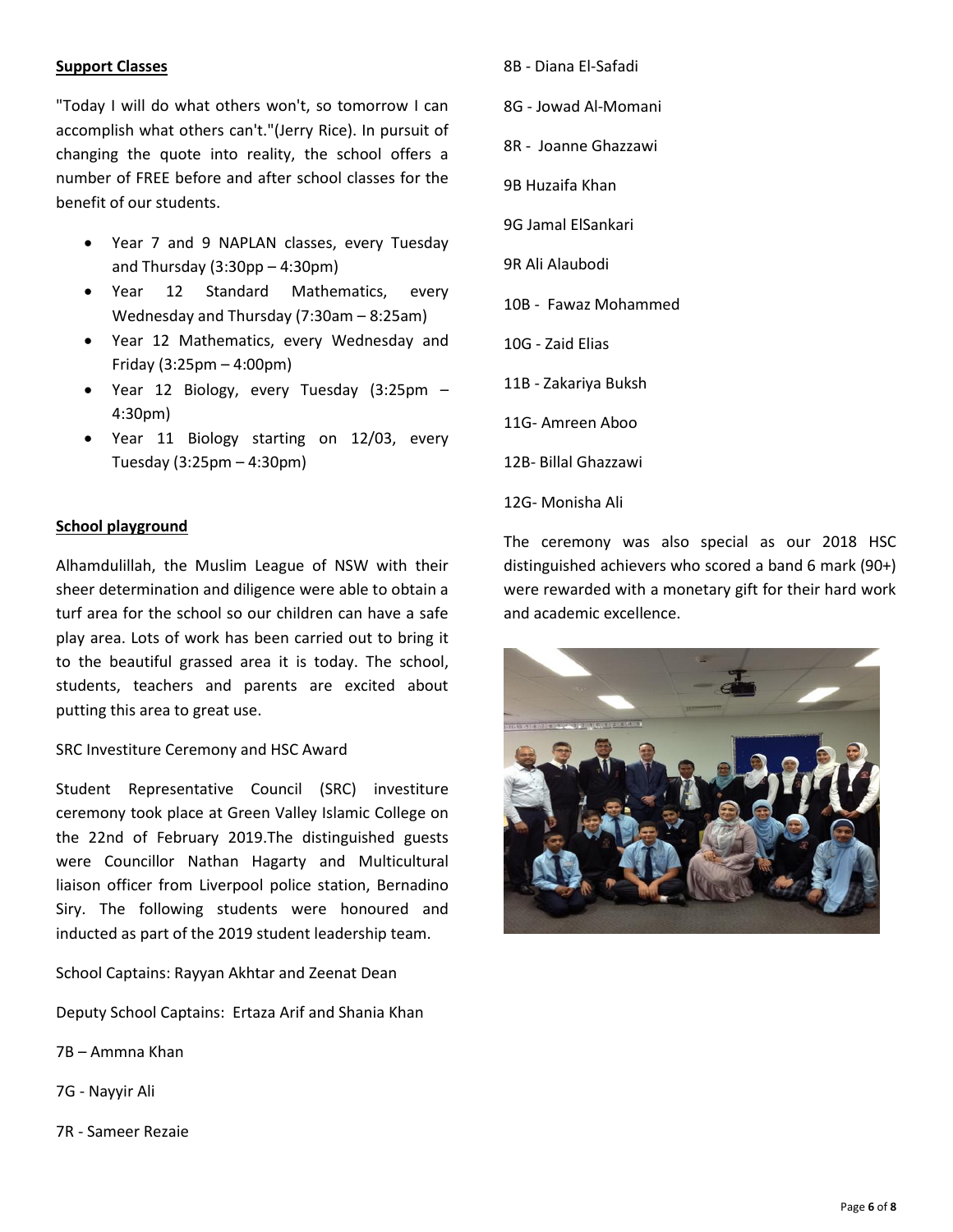



May Allah (SWT) continue to shower his infinite blessings upon our school and its people. I look forward to the support and cooperation from the parents to ensure our school remains a vibrant learning institution.

Mr Riaaz Ali

### **HSIE DEPARTMENT**

#### Assalamu Alaykum

Term 1 of 2019 started with exciting content for the HSIE students.

Year 7 History explored the 'out of Africa theory' that about 60,000 years ago modern humans (*Homo sapiens)* began to leave that continent and gradually spread throughout the world. In 'Investigating History', students studied the nature of History using historical sources, both archaeological and written. Historians in Year 8 were mesmerised with 'Renaissance Italy', a period when Western Europe was embracing the learning of ancient Greece and Rome. This expansion of knowledge, experience and confidence heralded the Scientific Revolution and the Enlightenment which created the modern world.

Year 9 History curriculum provided a study of the history of the making of the modern world from 1750 to 1945. It was a period of industrialisation and rapid change in the ways people lived, worked and thought. It was an era of nationalism and imperialism, and the colonisation of Australia was part of the expansion of European power. Year 10 students investigated the significance of the Universal Declaration of Human Rights and the struggle of Aboriginal and Torres Strait Islander peoples for rights and freedoms.

Year 7 Geography students examined issues of landscape degradation and ways to manage and protect landscapes and landforms. Students also investigated a natural hazard associated with landscapes and people's responses to that hazard. Students in Year 8 examined water as a resource and the factors influencing water flows and availability of water resources in different places. They investigated the nature of water scarcity and assessed ways of overcoming it.

Year 9 Students examined the correlation between the world's climatic zones and spatial distributions of biomes and their capacity to support food and non-food agricultural production. Students in Year 10 developed